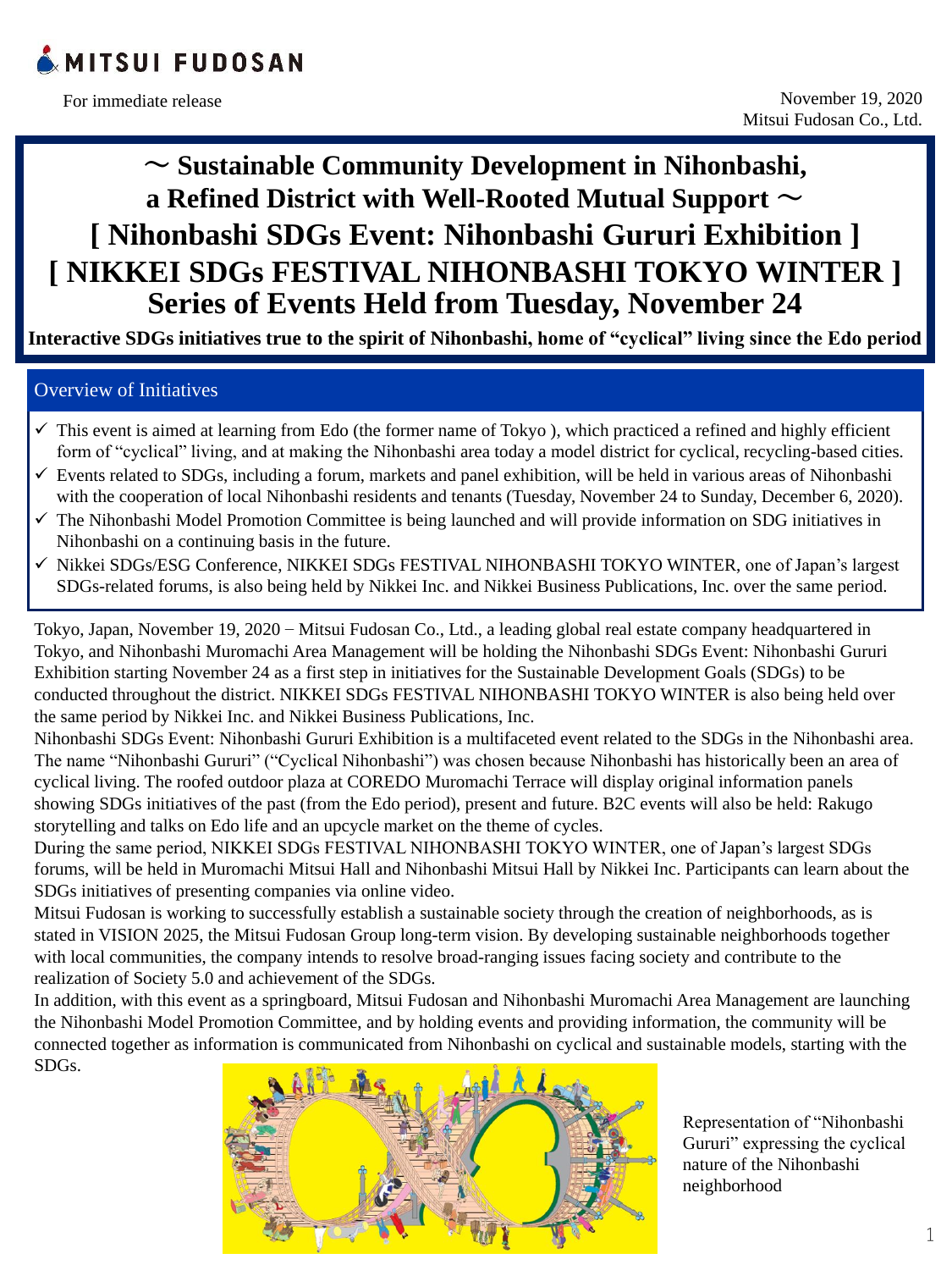## **Event Content Details (1)**

# **Nihonbashi Gururi Exhibition: Event Details**

# **(1) Edo-Present-Future Cyclical Society Panel Exhibition**









Dates: Tuesday, November 24 to Sunday, December 6, 2020

- Venue : COREDO Muromachi Terrace (roofed outdoor plaza)
- Details: A panel exhibition will be held that introduces the cyclical living patterns of the Edo period and connects them to the SDGs initiatives of companies in the Nihonbashi area and to prospects for the future. Plans also call for the tarpaulin fabric used in the exhibition to be upcycled into tote bags.

**(2) Gururi Market** Dates: Saturday, November 28 to Sunday, November 29, 2020 10:00–17:00

- Venue : COREDO Muromachi Terrace (roofed outdoor plaza)
- Details: This market is on the theme of "upcycling," which means providing new added value to things that aren't needed instead of throwing them away. A mini market will be held featuring products like accessories made from drift plastic and stationery made from corrugated cardboard that otherwise would have been thrown out.
- **(3) OLD NEW MARKET** Dates: Saturday, November 28 to Sunday, November 29, 2020
	- Venue : Fukutoku Garden (10:00–17:00), Naka-Dori Street (12:00–17:00)
	- Details: Market on the theme of "Even Old, It's New!" will be held in Nihonbashi showcasing a wide variety of shops and creators. It will feature antiques from the West and from Japan, as well as brilliant, distinctive handicrafts and flowers and greenery.
		- \* A portion of the operating expenses will be paid through the cyclical fundraising efforts of Mitsui Fudosan Building Management Co., Ltd. (Creation of an original mask that combines breathability with stylishness for the purpose of fundraising and utilization)
- **(4) Sanri Shihou Market** Dates: Saturday, December 5 to Sunday, December 6, 2020 10:00–17:00
	- Venue : COREDO Muromachi Terrace (roofed outdoor plaza)
	- Details: Eating vegetables grown within a radius of three *ri* (around 12



建築家、アーティスト、作家/ 落語家/立川 吉笑 アズビー・ブラウン



ローカルフードサイクリング 株式会社代表/たいら由以子

MODECO代表/水野 浩行

- Venue : Muromachi Mitsui Hall & Conference (also livestreamed for online viewing)
- Details: A public talk will be held on the topics of Edo's cyclical society, present-day initiatives, and future possibilities with a group of eclectic guests, including Azby Brown, author of *Just Enough: Lessons in Living Green from Traditional Japan*.
- Panelists: Azby Brown (architect, artist, author) Tatekawa Kisshou (*rakugo* storyteller) Yuiko Taira (President of Local Food Cycling) Hiroyuki Mizuno (President of MODECO) Participation fee: Free

kilometers) will give you a long and healthy life—this is the meaning of *sanri shihou*, equivalent of today's "local production for local consumption." To actualize this idea, a mini market will be held with traditional "Edo Tokyo" vegetables, those produced from the Edo period to around 1965, grown in present-day Tokyo and Tokyo vegetables grown in suburban areas.

# **(5) Beshariba** Dates: Saturday, December 5, 2020 14:00–16:30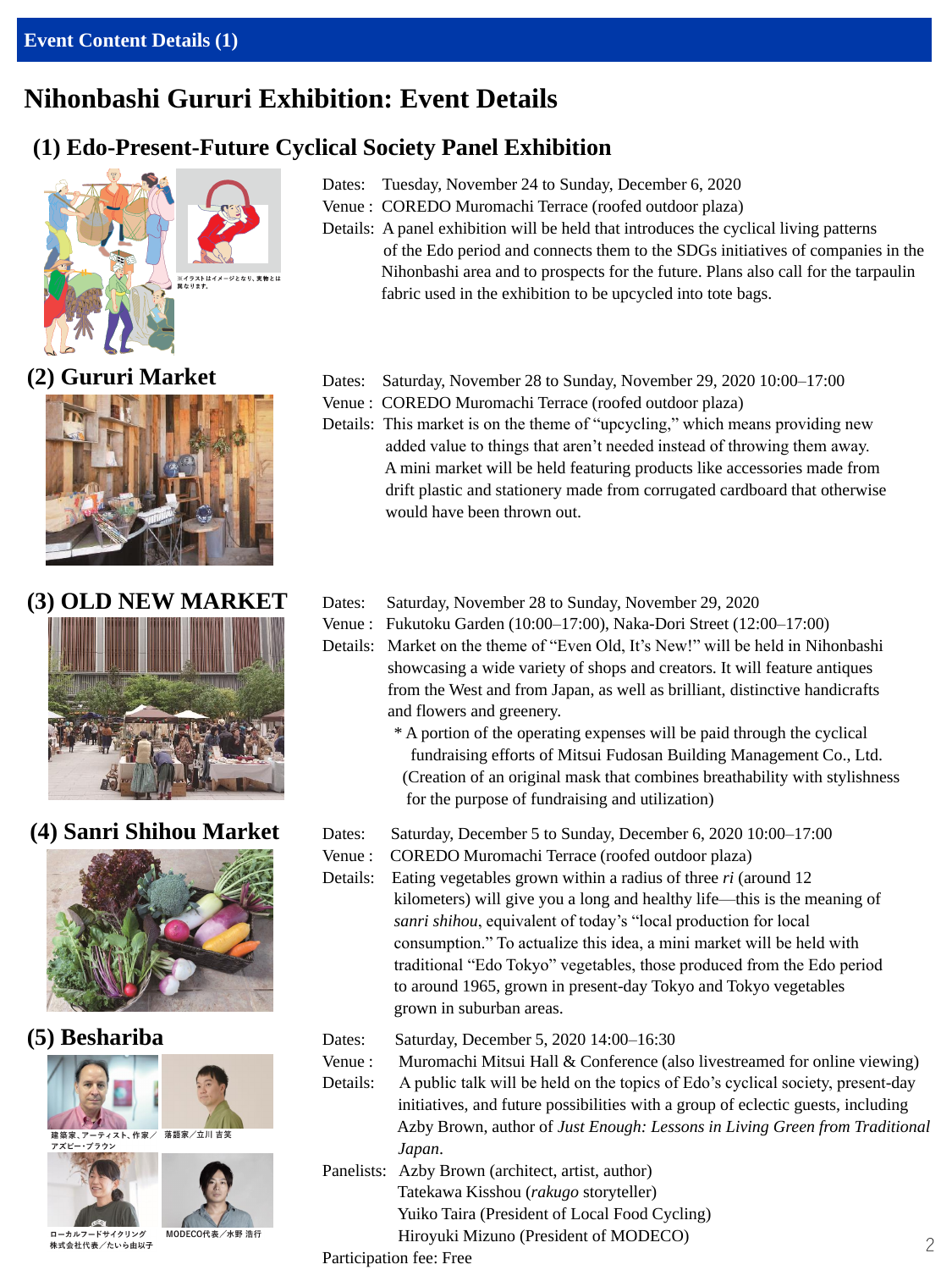# **Nihonbashi Gururi Exhibition: Event Details**

# **(6) Edo Kobanashi - Rakugo Storytelling**

日経 NIKKEI

**DGs** 



- Dates: Saturday, December 5, 2020 14:30 (within Beshariba time slot)
- Venue : Muromachi Mitsui Hall & Conference (also livestreamed for online viewing)
- Details: A performance of a *rakugo* story based in Edo and filled with *sanri shihou* ideas (local production for local consumption). The story provides insights into Edo culture and the lives of the people at that time.

Performer: Tatekawa Kisshou

Participation fee: Free

Application method: Apply for Beshariba and Edo Kobanashi at the following URL.

<https://nihonbashi-gururi.peatix.com/>

## **Overview**

#### **Nihonbashi Gururi Exhibition**

Dates: Tuesday, November 24 to Sunday, December 6, 2020

Organizer: Mitsui Fudosan Co., Ltd., Nihonbashi Muromachi Area Management Cooperation: QUICK Corp. , Sembikiya-Sohonten, Ltd., TANACHO & Co., Ltd., Chugai Pharmaceutical Co., Ltd. , NINBEN Co., Ltd.. Planning and administration: CreativeOut Co., Ltd.

# **「NIKKEI SDGs FESTIVAL NIHONBASHI TOKYO WINTER」**

Dates: Tuesday, November 24 to Saturday, November 28, 2020 Organizer : Nikkei Inc. , Nikkei Business Publications, Inc. Special sponsorship: Mitsui Fudosan Co., Ltd.

| Dates:   | Tuesday, November 24 to Saturday, November 28, 2020                             |
|----------|---------------------------------------------------------------------------------|
| Venue:   | Online streaming (streaming from: Muromachi Mitsui Hall & Conference,           |
|          | Nihonbashi Hall)                                                                |
| Theme:   | November 24, 25 Nikkei SDGs/ESG Conference                                      |
|          | November 26, 27 NIKKEI SDGs FESTIVAL NIHONBASHI TOKYO WINTER                    |
|          | November 27 Gender Gap Conference                                               |
|          | November 28 WomanExpo                                                           |
| Details: | An SDGs forum sponsored by Nikkei Inc. and Nikkei Business Publication          |
|          | Inc., one of the largest in Japan. Government officials, corporate executives,  |
|          | and other experts will discuss some of the challenges involved in achieving the |
|          | SDGs. The discussion will be livestreamed for online viewing.                   |
|          | Apply at the following URL if you are interested in viewing the stream.         |
|          | https://events.nikkei.co.jp/31625/                                              |
|          |                                                                                 |

# **Event Content Details (2)**

# **NIKKEI SDGs FESTIVAL NIHONBASHI TOKYO WINTER**